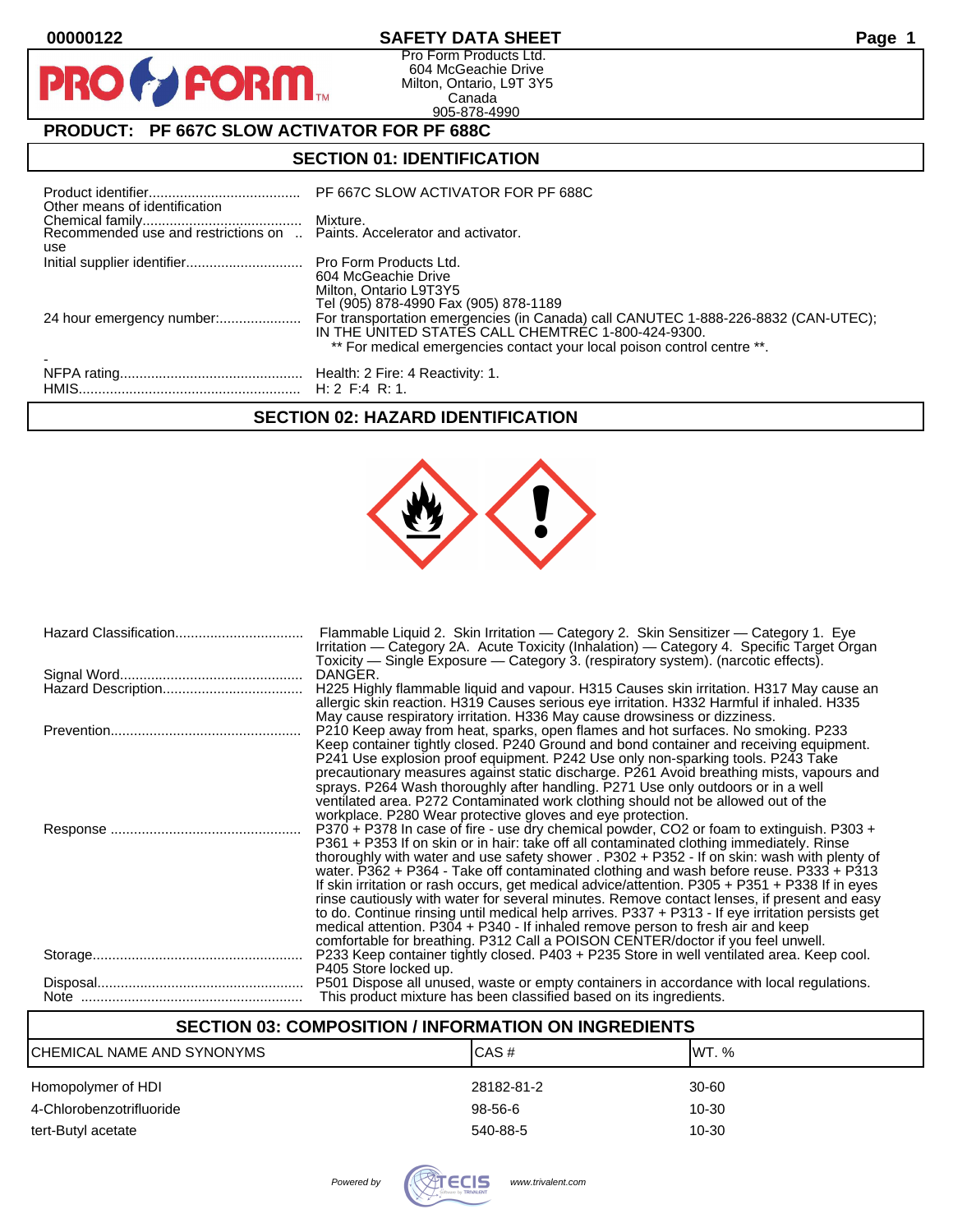### **PRODUCT: PF 667C SLOW ACTIVATOR FOR PF 688C**

### **SECTION 03: COMPOSITION / INFORMATION ON INGREDIENTS**

<<The actual concentration(s) withheld as a trade secret>> .

#### **SECTION 04: FIRST-AID MEASURES**

|                                                                  | If inhaled, remove to fresh air. If not breathing, give artificial respiration. If breathing is<br>difficult, give oxygen, obtain medical attention.<br>If ingestion is suspected, contact physician or poison control center immediately. Rinse<br>mouth with water. Do not induce vomiting. If spontaneous vomiting occurs have victim lean<br>forward with head down to prevent aspiration of fluid into the lungs. Never give anything by                                                                                                                                                                                                                                                                                                                                                                                                                                                                                                                                                                                                                                                                                   |
|------------------------------------------------------------------|---------------------------------------------------------------------------------------------------------------------------------------------------------------------------------------------------------------------------------------------------------------------------------------------------------------------------------------------------------------------------------------------------------------------------------------------------------------------------------------------------------------------------------------------------------------------------------------------------------------------------------------------------------------------------------------------------------------------------------------------------------------------------------------------------------------------------------------------------------------------------------------------------------------------------------------------------------------------------------------------------------------------------------------------------------------------------------------------------------------------------------|
|                                                                  | mouth to an unconscious person.<br>Immediately remove all contaminated clothing, flush skin with water for at least 15 minutes.<br>Wash clothing before reuse. If irritation persists, seek medical attention.                                                                                                                                                                                                                                                                                                                                                                                                                                                                                                                                                                                                                                                                                                                                                                                                                                                                                                                  |
|                                                                  | In case of contact, immediately flush eyes, keeping eyelids open, with plenty of water for at<br>least 15 minutes. Check for and remove any contact lenses, if safe and easy to do so.<br>Obtain medical attention.                                                                                                                                                                                                                                                                                                                                                                                                                                                                                                                                                                                                                                                                                                                                                                                                                                                                                                             |
| Most important symptoms and effects,<br>whether acute or delayed | Harmful if swallowed, in contact with skin or if inhaled. High vapour concentrations may be<br>irritating to the respiratory tract. Vapors have a narcotic effect and may cause headache,<br>fatigue, dizziness and nausea. Can cause central nervous system depression. Can cause<br>skin sensitization. Causes skin and eye irritation. Symptoms can include reddening, itching,<br>and swelling of skin. Symptoms may include stinging, tearing, redness, swelling, and<br>blurred vision.                                                                                                                                                                                                                                                                                                                                                                                                                                                                                                                                                                                                                                   |
|                                                                  | In all cases, if irritation persists seek medical attention. Eye: stain for evidence of corneal<br>injury. If cornea is burned, instill antibiotic steroid preparation frequently. Workplace<br>vapours have produced reversible corneal epithelial edema impairing vision. An individual<br>having a skin or pulmonary sensitization reaction to this material should be removed from<br>exposure to any isocyanate. Skin: this compound is a known skin sensitizer. Treat<br>symptomatically as for contact dermatitis or thermal burns. If burned, treat as thermal burn.<br>Ingestion: treat symptomatically. There is no specific antidote. Inducing vomiting is<br>contraindicated because of the irritating nature of this compound. Respiratory: this<br>compound is a known pulmonary sensitizer. Treatment is essentially symptomatic. An<br>individual having a skin or pulmonary sensitization reaction to this material should be<br>removed from exposure to any isocyanate. In the event of an incident involving this product<br>ensure that medical authorities are provided a copy of this safety data sheet. |

#### **SECTION 05: FIRE-FIGHTING MEASURES**

media Do not use water in a jet.

hazardous product, such as the nature of<br>any hazardous combustion products<br>Special protective equipment and ...........

Suitable and unsuitable extinguishing ..... Dry chemical. Carbon dioxide. Foam. In cases of larger fires, water spray should be used.

Specific hazards arising from the ............. Oxides of carbon (CO, CO2). Oxides of nitrogen. Smoke. Hydrogen cyanide. Isocyanates. hazardous product, such as the nature of Under hot acidic conditions:. Isobutylene. Acetic acid.

Special protective equipment and ............ Firefighter should be equipped with self-contained breathing apparatus and full protective precautions for fire-fighters clothing to protect against potentially toxic and irritating fumes. Solvent vapours may be heavier than air and may build up and travel along the ground to an ignition source, which may result in a flash back to the source of the vapours. Cool fire-exposed containers with cold water spray. Heat will cause pressure buildup and may cause explosive rupture.

### **SECTION 06: ACCIDENTAL RELEASE MEASURES**

| Personal precautions, protective<br>equipment and emergency procedures | No action shall be taken involving any personal risk or without suitable training. Take<br>precautions against static discharge. Equipment should be grounded. Use non-sparking<br>tools and equipment to pick up the spilled material. Isolate area and keep unauthorized<br>people away. Do not walk through spilled material. Wear recommended protective<br>equipment. Ventilate. Open windows and doors to allow air circulation. Dike area to<br>prevent spreading. The use of absorbent socks or spill pillows may be required. Stop leak<br>if safe to do so. Prevent runoff into drains, sewers, and other waterways. |
|------------------------------------------------------------------------|--------------------------------------------------------------------------------------------------------------------------------------------------------------------------------------------------------------------------------------------------------------------------------------------------------------------------------------------------------------------------------------------------------------------------------------------------------------------------------------------------------------------------------------------------------------------------------------------------------------------------------|
| Methods and materials for containment                                  | Ventilate. Eliminate all sources of ignition. Evacuate all non-essential personnel. Contain<br>the spill. Avoid all personal contact. Prevent runoff into drains, sewers, and other<br>waterways. Absorb with earth, sand, or another dry inert material. Shovel into suitable<br>unsealed containers, transport to well-ventilated area (outside) and treat with neutralizing solution: mixture of water (80%) with non-ionic surfactant Tergitol TMN-10 (20%); or water                                                                                                                                                      |
|                                                                        | (90%), concentrated ammonia (3-8%) and detergent (2%). Spilled material and water<br>rinses are classified as chemical waste, and must be disposed of in accordance with<br>current local, provincial, state, and federal regulations.<br>Decontaminate floor with decontamination solution, letting stand for at least 15 minutes.                                                                                                                                                                                                                                                                                            |

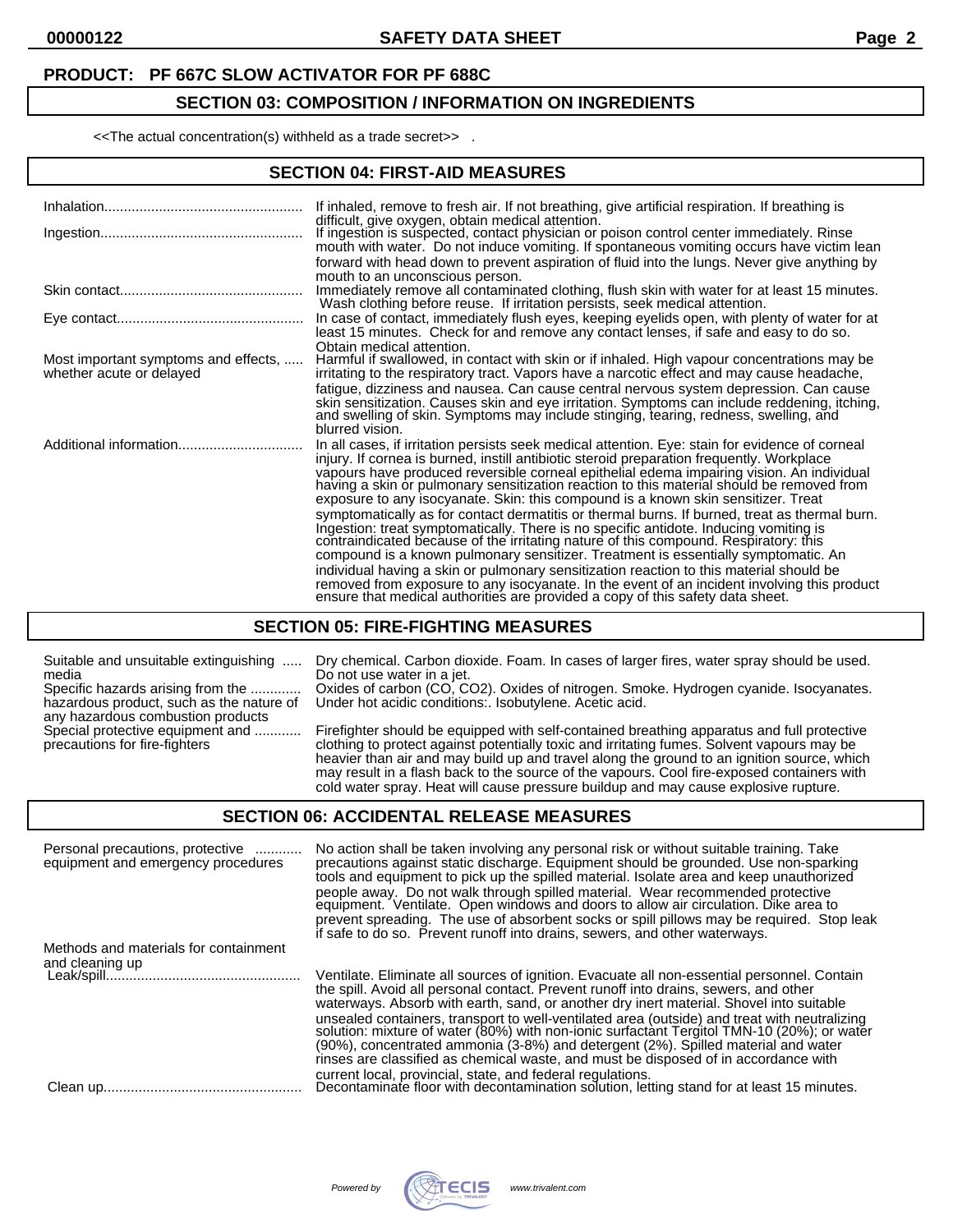**00000122 SAFETY DATA SHEET Page 3**

## **PRODUCT: PF 667C SLOW ACTIVATOR FOR PF 688C**

# **SECTION 07: HANDLING AND STORAGE**

| Precautions for safe handling                                   | Ensure that equipment is properly bonded and grounded during filling and transferring as<br>product may become electrostatically charged. Use adequate ventilation. Do not breathe<br>vapours, mist or dust. Wear respiratory protection if material is heated, sprayed, used in<br>confined space, or if exposure limit is exceeded. Warning properties (irritation of the eyes,                                                                                                                                                                                                                                                |
|-----------------------------------------------------------------|----------------------------------------------------------------------------------------------------------------------------------------------------------------------------------------------------------------------------------------------------------------------------------------------------------------------------------------------------------------------------------------------------------------------------------------------------------------------------------------------------------------------------------------------------------------------------------------------------------------------------------|
| Conditions for safe storage, including any<br>incompatibilities | nose and throat or odour) are not adequate to prevent chronic overexposure from<br>inhalation. Individuals with lung or breathing problems or prior allergic reactions to<br>isocyanates must not be exposed vapour or spray mist. Avoid skin and eye contact. Wash<br>thoroughly after handling. Employee education and training are important.<br>Keep away from heat, sparks, and open flames. Exposure to vapours of heated<br>isocyanates can be extremely dangerous. Store in tightly closed containers to prevent<br>moisture contamination. Do not reseal if contamination is suspected. Do not store above 50<br>deg C. |

# **SECTION 08: EXPOSURE CONTROLS / PERSONAL PROTECTION**

| <b>INGREDIENTS</b>               | <b>ACGIH TLV</b><br>TWA<br><b>STEL</b> |                                                                                                                                                                                                                                                                                                                                                                                                                                                                                                                                                                                                                                                                                                                     | <b>OSHA PEL</b><br>IPEL<br><b>STEL</b> |                 | <b>NIOSH</b><br>REL |
|----------------------------------|----------------------------------------|---------------------------------------------------------------------------------------------------------------------------------------------------------------------------------------------------------------------------------------------------------------------------------------------------------------------------------------------------------------------------------------------------------------------------------------------------------------------------------------------------------------------------------------------------------------------------------------------------------------------------------------------------------------------------------------------------------------------|----------------------------------------|-----------------|---------------------|
| Homopolymer of HDI               | $5 \text{ mg/m}$                       | Not established                                                                                                                                                                                                                                                                                                                                                                                                                                                                                                                                                                                                                                                                                                     | $5 \text{ mg/m}$ 3                     | Not established | $5 \text{ mg/m}$ 3  |
| 4-Chlorobenzotrifluoride         | Not established                        | Not established                                                                                                                                                                                                                                                                                                                                                                                                                                                                                                                                                                                                                                                                                                     | Not established                        | Not established | Not established     |
| tert-Butyl acetate               | $200$ ppm                              | Not established                                                                                                                                                                                                                                                                                                                                                                                                                                                                                                                                                                                                                                                                                                     | 200 ppm                                | Not established | $200$ ppm           |
| Appropriate engineering controls |                                        | Provide natural or mechanical ventilation to control exposure levels below airborne<br>exposure limits. Local mechanical exhaust ventilation should be used at sources of air<br>contamination, such as open process equipment, or during purging operations, to capture<br>gases and fumes that may be emitted. Standard reference sources regarding industrial<br>ventilation (ie. ACGIH industrial ventilation) should be consulted for guidance about<br>adequate ventilation. Explosion-proof exhaust ventilation.                                                                                                                                                                                             |                                        |                 |                     |
| Personal Protective Equipment    |                                        |                                                                                                                                                                                                                                                                                                                                                                                                                                                                                                                                                                                                                                                                                                                     |                                        |                 |                     |
|                                  |                                        | Whenever concentrations of isocyanates exceed the exposure limit or are not known,<br>respiratory protection must be worn. Use a respirator that is recommended or approved for<br>use in isocyanate-containing environments. A positive pressure, supplied-air respirator or a<br>self-contained breathing apparatus is recommended. Do not exceed the use limits of the<br>respirator.                                                                                                                                                                                                                                                                                                                            |                                        |                 |                     |
|                                  |                                        | Liquid chemical goggles. Chemical safety goggles and full faceshield if a splash hazard                                                                                                                                                                                                                                                                                                                                                                                                                                                                                                                                                                                                                             |                                        |                 |                     |
|                                  |                                        | exists. Contact lenses should not be worn when working with this chemical.<br>Wear skin protection equipment. The selection of skin protection equipment depends on<br>the nature of the work to be performed. The following gloves are recommended :. Butyl                                                                                                                                                                                                                                                                                                                                                                                                                                                        |                                        |                 |                     |
|                                  |                                        | rubber. Contact glove supplier for recommendations.<br>Wear adequate protective clothes. Wear impervious protective clothing.<br>Safety boots per local regulations.<br>Emergency showers and eye wash stations should be available. Educate and train<br>employees on the safe use and handling of the product. Employees should wash their                                                                                                                                                                                                                                                                                                                                                                        |                                        |                 |                     |
|                                  |                                        | hands and face before eating, drinking, or using tobacco products.<br>Medical supervision of all employees who handle or come in contact with isocyanates is<br>recommended. These should include preemployment and periodic medical examinations<br>with pulmonary function test (FEC, FVC as a minimum). Persons with asthmatic-type<br>conditions, chronic bronchitis, other chronic respiratory diseases or recurring skin eczema<br>or sensitization should be excluded from working with isocyanates. Once a person is<br>diagnosed as sensitized to an isocyanate, no further exposure can be permitted. Once a<br>person is diagnosed as sensitized to an isocyanate, no further exposure can be permitted. |                                        |                 |                     |

# **SECTION 09: PHYSICAL AND CHEMICAL PROPERTIES**

| Appearance/Physical state                      | Liauid.                                          |
|------------------------------------------------|--------------------------------------------------|
|                                                | Light yellow.                                    |
|                                                | Slight. Characteristic odour.                    |
| Odour threshold (ppm)                          | Not available.                                   |
|                                                | Not applicable.                                  |
| Melting / Freezing point (deg C)               | $< 0 °C$ .                                       |
| Initial boiling point / boiling range (deg C). | $>98 °C$ .                                       |
| Flash point (deg C), method                    | 4 °C. (estimate; lowest flash point ingredient). |
|                                                | Not available.                                   |
| Flammability (solids and gases)                | Not applicable. Flammable liquid.                |
| Upper flammable limit (% vol)                  | 10.5.                                            |
| Lower flammable limit (% vol)                  | 0.9.                                             |
| Vapour pressure (mm Hg)                        | Not available.                                   |
|                                                | Not available.                                   |
| Relative Density (Specific Gravity)            | 1.127.                                           |
|                                                | 9.41.                                            |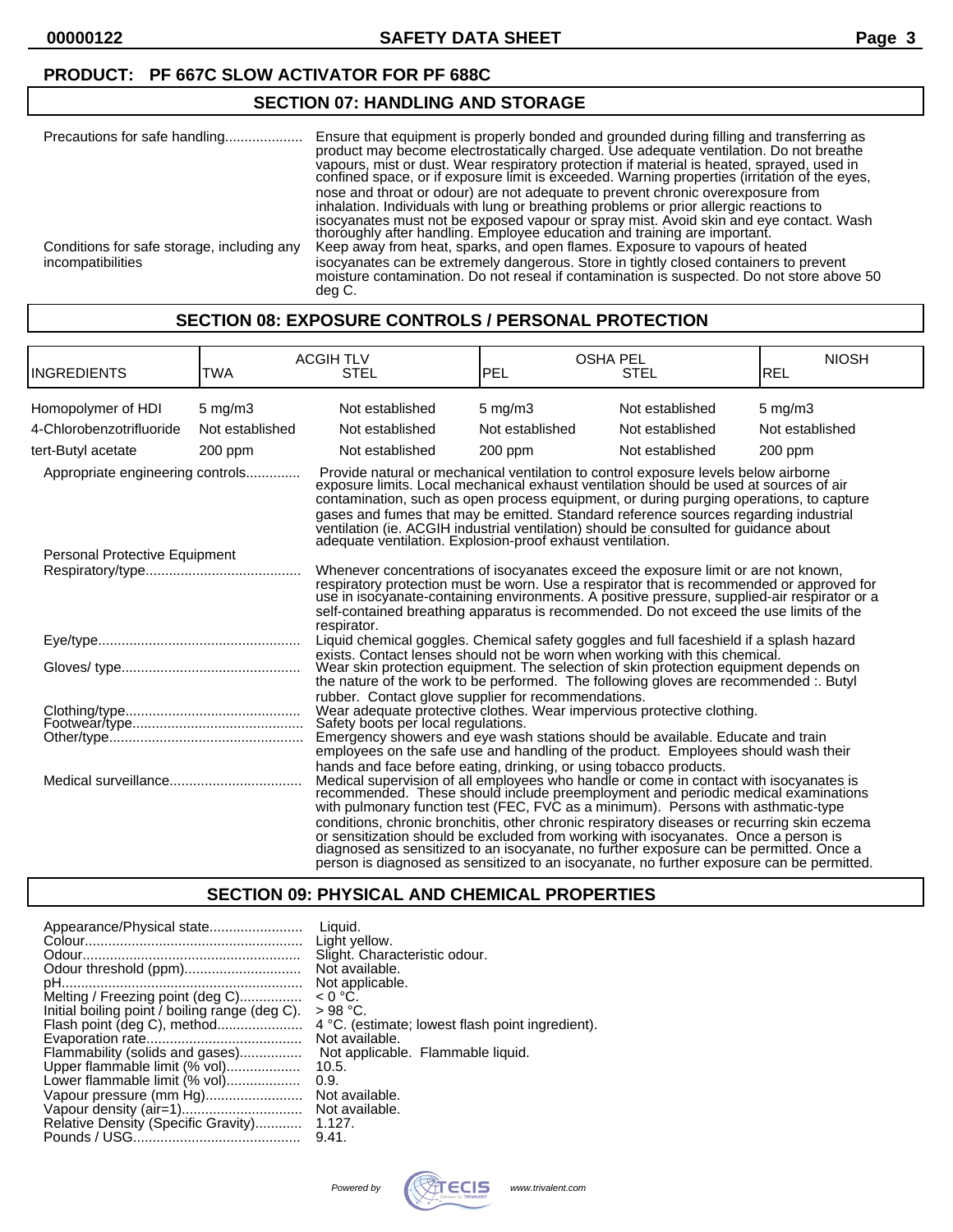### **PRODUCT: PF 667C SLOW ACTIVATOR FOR PF 688C**

### **SECTION 09: PHYSICAL AND CHEMICAL PROPERTIES**

| Partition coefficient - n-octanol/water Not available.                                       |                       |
|----------------------------------------------------------------------------------------------|-----------------------|
| Auto ignition temperature (deg C) Not available.<br>Decomposition temperature Not available. |                       |
|                                                                                              |                       |
|                                                                                              |                       |
|                                                                                              |                       |
|                                                                                              | 0.0 g/L - 0.0 lb/usg. |

# **SECTION 10: STABILITY AND REACTIVITY**

|                                                                        | Contact with moisture, other materials that react with isocyanates, or temperatures above                                                                                                                        |
|------------------------------------------------------------------------|------------------------------------------------------------------------------------------------------------------------------------------------------------------------------------------------------------------|
| Possibility of hazardous reactions                                     | 177 C, may cause polymerization.<br>Stable at normal temperatures and pressures.<br>Contact with moisture, other materials that react with isocyanates, or temperatures above<br>177C, may cause polymerization. |
| Conditions to avoid, including static<br>discharge, shock or vibration | Avoid heat, spark, open flames.                                                                                                                                                                                  |
|                                                                        | Water, Amines, Strong bases, Alcohols, Copper alloys. Strong oxidizing agents. Nitrates.<br>Acids. Some plastics.                                                                                                |
| Hazardous decomposition products                                       | Hazardous decomposition products depend on temperature, air supply, and the presence<br>of other materials. See hazardous combustion products section 5.                                                         |

# **SECTION 11: TOXICOLOGICAL INFORMATION**

| INGREDIENTS                                                                     |                                                                                                    | LC50                                                                                                                                                                                                                                                                                                                                                                                                                                                                                                                                                                                                                                                                                                                                                                                                                                                                                                                                                                                                                                                                                                                                                                                                                                                                 | LD50                                                         |
|---------------------------------------------------------------------------------|----------------------------------------------------------------------------------------------------|----------------------------------------------------------------------------------------------------------------------------------------------------------------------------------------------------------------------------------------------------------------------------------------------------------------------------------------------------------------------------------------------------------------------------------------------------------------------------------------------------------------------------------------------------------------------------------------------------------------------------------------------------------------------------------------------------------------------------------------------------------------------------------------------------------------------------------------------------------------------------------------------------------------------------------------------------------------------------------------------------------------------------------------------------------------------------------------------------------------------------------------------------------------------------------------------------------------------------------------------------------------------|--------------------------------------------------------------|
| Homopolymer of HDI                                                              |                                                                                                    | 390-453 mg/m3 rat 4 hours                                                                                                                                                                                                                                                                                                                                                                                                                                                                                                                                                                                                                                                                                                                                                                                                                                                                                                                                                                                                                                                                                                                                                                                                                                            | > 5,000 mg/kg (rat, oral);<br>> 5,000 mg/kg (rabbit, dermal) |
| 4-Chlorobenzotrifluoride                                                        |                                                                                                    | 4479 ppm                                                                                                                                                                                                                                                                                                                                                                                                                                                                                                                                                                                                                                                                                                                                                                                                                                                                                                                                                                                                                                                                                                                                                                                                                                                             | >6,800 mg/kg (rat oral);<br>>2,700 mg/kg (rabbit dermal)     |
| tert-Butyl acetate                                                              |                                                                                                    | $>2,230$ mg/m3 4 hours rat                                                                                                                                                                                                                                                                                                                                                                                                                                                                                                                                                                                                                                                                                                                                                                                                                                                                                                                                                                                                                                                                                                                                                                                                                                           | 4,100 mg/kg (rat, oral);<br>>2,000 mg/kg (rabbit, dermal)    |
| Symptoms related to the physical, chemical<br>and toxicological characteristics | Eye contact. Skin contact. Inhalation.                                                             | Causes skin irritation. Causes reddening, stinging and swelling. Persons previously<br>sensitized can experience allergic reaction with symptoms of reddening, itching, swelling                                                                                                                                                                                                                                                                                                                                                                                                                                                                                                                                                                                                                                                                                                                                                                                                                                                                                                                                                                                                                                                                                     |                                                              |
|                                                                                 | and rash. Cured product is difficult to remove.<br>corneal damage. Vapours can produce irritation. | Causes eye irritation. Can cause tearing, reddening and swelling. May cause temporary                                                                                                                                                                                                                                                                                                                                                                                                                                                                                                                                                                                                                                                                                                                                                                                                                                                                                                                                                                                                                                                                                                                                                                                |                                                              |
|                                                                                 |                                                                                                    | Isocyanate vapour/mists at concentrations above the exposure limits can irritate (burning<br>sensation) the mucous membranes in the respiratory tract. This can cause a runny nose,<br>sore throat, coughing, chest discomfort, difficult breathing and reduced pulmonary<br>functioning. Causes runny nose, sore throat, coughing, chest discomfort, difficult breathing<br>and reduced pulmonary functioning. Persons with preexisting, nonspecific bronchial<br>hyperreactivity can respond to concentrations below the exposure limit with similar<br>symptoms as well as asthma attack. Exposure well above the exposure limit may lead to<br>bronchitis, bronchial spasm and pulmonary edema. Chemical or hypersensitive<br>pneumonitis, with flu-like symptoms has also been reported. These symptoms can be<br>delayed up to several hours after exposure. Solvent vapours may be irritating to the eyes,<br>nose and throat, resulting in redness, burning and itching of eyes, dryness of the throat and<br>tightness in the chest. Excessive inhalation of vapours can cause respiratory irritation,<br>dizziness, headache, nausea and asphyxiation. Breathing of high vapour concentrations<br>may cause anesthetic effects and serious health effects. |                                                              |
| Effects of chronic exposure                                                     |                                                                                                    | May be harmful or fatal if swallowed. Can result in irritation in the digestive tract. May<br>cause central nervous system effects such as headache, nausea, vomiting and weakness.<br>As a result of previous repeated overexposure or a single large dose, certain individuals<br>develop sensitization which will cause them to react to a later exposure to product at levels<br>well below the exposure limit. Symptoms including chest tightness, wheezing, cough,<br>shortness of breath or asthma attack, could be immediate or delayed. There are reports<br>that once sensitized, an individual can experience these symptoms upon exposure to dust,<br>cold air or other irritants. This increased lung sensitivity can persist for weeks and, in<br>severe cases, for several years. Sensitization can be permanent. Prolonged or repeated<br>exposure may cause lung damage, including a decrease in lung function. Prolonged<br>vapour contact may cause conjunctivitis. Prolonged skin contact may cause reddening,<br>swelling, rash, scaling, blistering, and in some cases, sensitization. Intentional misuse by<br>deliberately concentrating and inhaling this product may be harmful or fatal.                                                  |                                                              |
|                                                                                 |                                                                                                    | No component of this product present at levels greater than or equal to 0.1% is identified<br>as probable, possible or confirmed human carcinogen by IARC or ACGIH.                                                                                                                                                                                                                                                                                                                                                                                                                                                                                                                                                                                                                                                                                                                                                                                                                                                                                                                                                                                                                                                                                                  |                                                              |